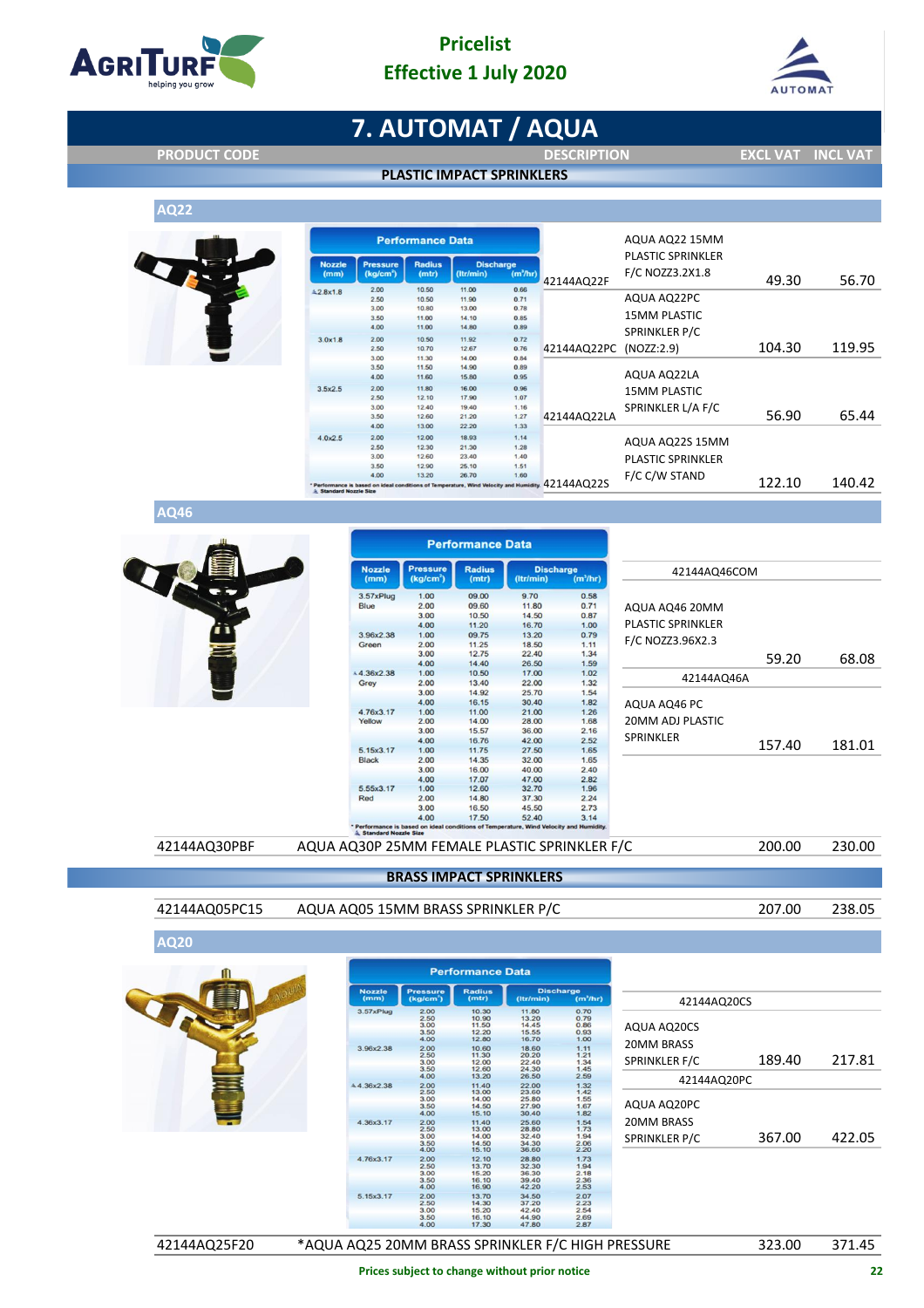

г

### **Pricelist Effective 1 July 2020**



|                               | 7. AUTOMAT / AQUA                                  |                 |                 |
|-------------------------------|----------------------------------------------------|-----------------|-----------------|
| <b>PRODUCT CODE</b>           | <b>DESCRIPTION</b>                                 | <b>EXCL VAT</b> | <b>INCL VAT</b> |
| AQ40                          |                                                    |                 |                 |
| 42144AQ40B                    | AQUA AQ40B 32MM BRASS SPRINKLER F/C (10.32X5.55)   | 1 398.00        | 1607.70         |
| 42144AQ40BPC                  | AQUA AQ40BPC 32MM BRASS SPRINKLER P/C(10.32X5.55)  | 1706.00         | 1961.90         |
|                               |                                                    |                 |                 |
| 42144AQ40G                    | AQUA AQ40G 32MM PENGUIN SPRINKLER P/C              | 1 468.00        | 1688.20         |
|                               | <b>SPRINKLER PLASTIC NOZZLES</b>                   |                 |                 |
|                               | 42103AQ22MNPU25 AQUA AQ22 2.5MM MAIN NOZZLE VIOLET | 4.00            | 4.60            |
| 42103AQ22MNRD3                | AQUA AQ22 3MM MAIN NOZZLE RED                      | 4.00            | 4.60            |
|                               | 42103AQ22MNBL35 AQUA AQ22 3.5MM MAIN NOZZLE BLUE   | 4.00            | 4.60            |
|                               | 42103AQ22MNBLA4 AQUA AQ22 4MM MAIN NOZZLE BLACK    | 4.00            | 4.60            |
| 42103AQ22PLUG                 | AQUA AQ22 PLUG                                     | 3.30            | 3.80            |
| 42103AQ22GR18                 | AQUA AQ22 1.8MM SEC NOZZLE GREEN                   | 4.00            | 4.60            |
| 42103AQ22SECY25               | AQUA AQ22 2.4MM SEC NOZZLE YELLOW SQ               | 3.30            | 3.80            |
| 42103AQ46MN36                 | AQUA AQ46 3.6MM MAIN NOZZLE BLUE                   | 4.80            | 5.52            |
| 42103AQ46MN40                 | AQUA AQ46 4MM MAIN NOZZLE GREEN                    | 4.80            | 5.52            |
| 42103AQ46MN44                 | AQUA AQ46 4.4MM MAIN NOZZLE GREY                   | 4.80            | 5.52            |
| 42103AQ46MN48                 | AQUA AQ46 4.8MM MAIN NOZZLE YELLOW                 | 4.80            | 5.52            |
| 42103AQ46MN52                 | AQUA AQ46 5.2MM MAIN NOZZLE BLACK                  | 4.80            | 5.52            |
| 42103AQ46MN55                 | AQUA AQ46 5.5MM MAIN NOZZLE ORANGE                 | 4.80            | 5.52            |
| 42103AQ46B24                  | AQUA AQ46 2.4MM SEC NOZZLE YELLOW                  | 4.50            | 5.18            |
| 42103AQ46B32<br>42103AQ46PLUG | AQUA AQ46 3.2MM SEC NOZZLE BLACK<br>AQUA AQ46 PLUG | 4.50<br>3.30    | 5.18<br>3.80    |
|                               |                                                    |                 |                 |
|                               | <b>SPRINKLER BRASS NOZZLES</b>                     |                 |                 |
| 42103NZMN4                    | AQUA 4.0MM (5/32") BRASS MAIN NOZZLE               | 0.50            | 0.58            |
| 42103NZMN44                   | AQUA 4.4MM (11/64) BRASS MAIN NOZZLE               | 7.40            | 8.51            |
| 42103NZMN48                   | AQUA 4.8MM (3/16") BRASS MAIN NOZZLE               | 4.80            | 5.52            |
| 42103NZMN52                   | AQUA 5.2MM (13/64") BRASS MAIN NOZZLE              | 2.00            | 2.30            |
| 42103NZMN55                   | AQUA 5.5MM (7/32") BRASS MAIN NOZZLE               | 4.70            | 5.41            |
| 42103NZ32                     | AQUA 3.2MM BRASS SECONDARY NOZZLE                  | 3.30            | 3.80            |
| 42103AQ40MN953                | AQUA AQ40B 9.53MM BRASS MAIN NOZZLE                | 85.30           | 98.10           |
| 42103AQ40B555                 | AQUA AQ40B 5.55MM BRASS SECONDARY NOZZLE           | 76.80           | 88.32           |
|                               | <b>TRIPOD</b>                                      |                 |                 |
| 42153TRIP32                   | AQUA TRIPOD / GUN STAND 32MM (11/4") 1.2M          | 809.50          | 930.93          |
| 42153TRIP40                   | AQUA TRIPOD / GUN STAND 40MM (11/2") 1.2M          | 876.90          | 1 008.44        |
|                               | <b>PLASTIC TURF-VALVES</b>                         |                 |                 |
|                               |                                                    |                 |                 |
| 42105QC20                     | AQUA AQ70P 20MM PLASTIC QC VALVE                   | 73.70           | 84.76           |
| 42105QC25                     | AQUA AQ71P 25MM PLASTIC QC VALVE                   | 76.80           | 88.32           |
| 42105QCK20                    | AQUA AQ70PK 20MM PLASTIC QC VALVE KEY              | 33.80           | 38.87           |
| 42105QCK25                    | AQUA AQ71PK 25MM PLASTIC QC VALVE KEY              | 33.80           | 38.87           |
| 42152MFE20                    | AQUA AQ70 QC 20MM MALE/FEMALE SWIVEL ELBOW         | 16.90           | 19.44           |
|                               | <b>AIR RELEASE VALVES</b>                          |                 |                 |
| 42105AIR25                    | AQUA AQ88P 25MM PLASTIC AIR VACUUM RELEASE VALVE   | 92.20           | 106.03          |
| 42105AQ88CP                   | AQUA AQ88CP 25MM 10BAR CONT VACUUM RELEASE VALVE   | 119.80          | 137.77          |
| 42105AIR5016                  | AQUA AQ90CP 50MM 15BAR CONT VACUUM RELEASE VALVE   | 845.00          | 971.75          |
| 42105AQ91P                    | AQUA AQ91P 80MM VACUUM RELEASE VALVE               | 814.00          | 936.10          |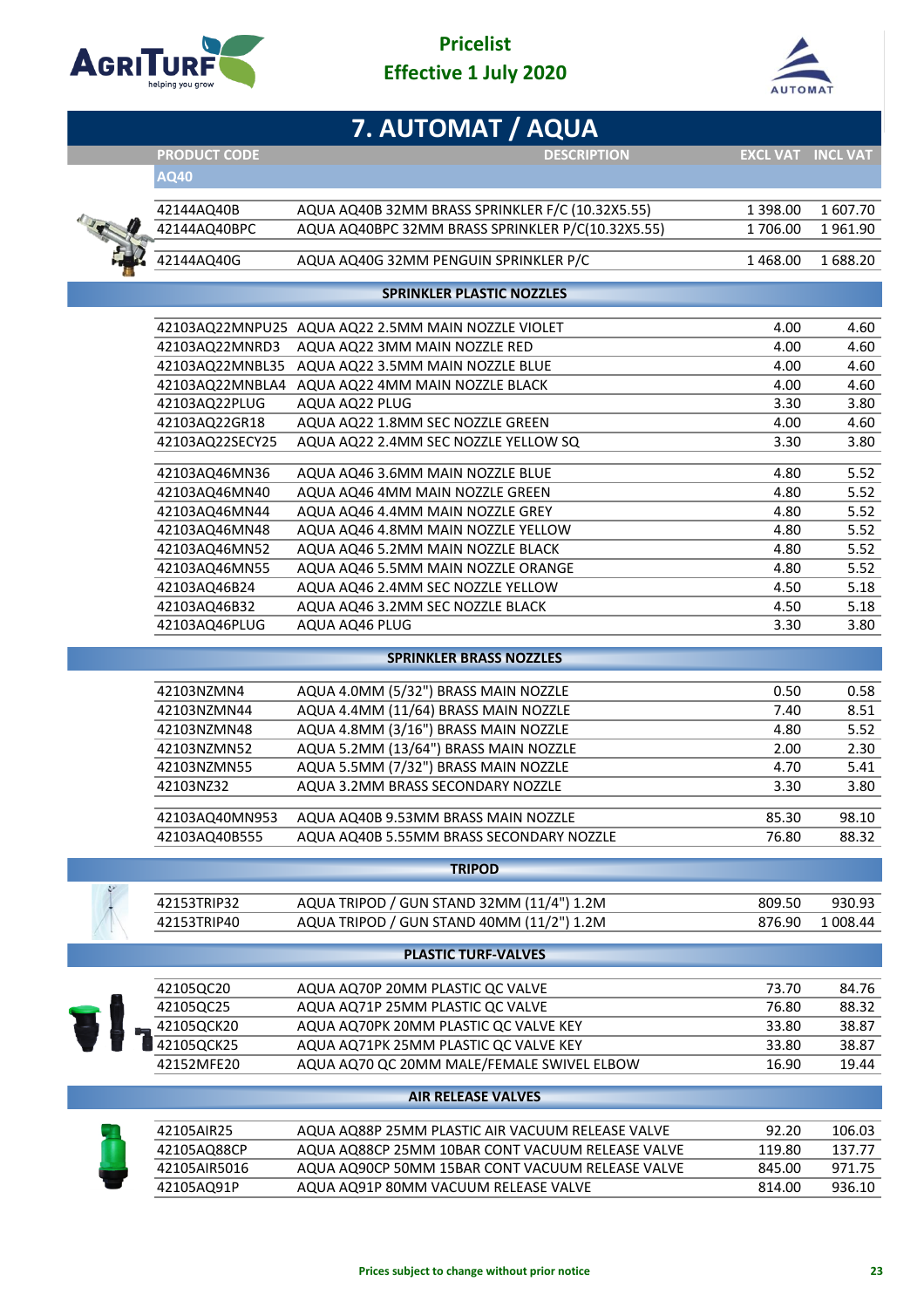

## **Pricelist Effective 1 July 2020**



|                     | 7. AUTOMAT / AQUA                                 |                          |               |
|---------------------|---------------------------------------------------|--------------------------|---------------|
| <b>PRODUCT CODE</b> | <b>DESCRIPTION</b>                                | <b>EXCL VAT INCL VAT</b> |               |
|                     | PLASTIC VENTURI WITH SUCTION PORT AND ROTAMETER   |                          |               |
| 42105FERTR20        | AQUA 20MM PLASTIC VENTURI & ROTAMETER             | 382.76                   | 440.18        |
| 42105FERTR25        | AQUA 25MM PLASTIC VENTURI & ROTAMETER             | 552.65                   | 635.55        |
| 42105FERTR40        | AQUA 20MM PLASTIC VENTURI & ROTAMETER             | 702.22                   | 807.55        |
| 42105FERCOM20       | AQUA 20MM PLASTIC VENTURI, ROTAMETER & SIDE ASSEM | 674.00                   | 775.10        |
| 42105FERCOM25       | AQUA 25MM PLASTIC VENTURI, ROTAMETER & SIDE ASSEM | 889.00                   | 1 0 2 2 . 3 5 |
| 42105FERCOM40       | AQUA 40MM PLASTIC VENTURI, ROTAMETER & SIDE ASSEM | 1 305.00                 | 1 500.75      |
| 42105FERCOMLF50     | AQUA 50MM PLASTIC VENTURI LF, ROTAME & SIDE ASSEM | 1689.00                  | 1942.35       |
| 42105FERCOM50       | AQUA 50MM PLASTIC VENTURI HF, ROTAME & SIDE ASSEM | 1 689.00                 | 1942.35       |
|                     | <b>PRESSURE GAUGE - GLYCERINE FILLED</b>          |                          |               |
| 42188PG25           | AQ320 GLYCERINE PRESSURE GAUGE 0-2.5 BAR SS BODY  | 211.00                   | 242.65        |
| 42188PG7            | AQ320 GLYCERINE PRESSURE GAUGE 0-7 BAR SS BODY    | 211.00                   | 242.65        |
| 42188PG10           | AQ320 GLYCERINE PRESSURE GAUGE 0-10 BAR SS BODY   | 211.00                   | 242.65        |
| 42188PG16           | AQ320 GLYCERINE PRESSURE GAUGE 0-16 BAR SS BODY   | 211.00                   | 242.65        |
|                     | <b>SINGLE UNION BALL VALVE</b>                    |                          |               |
| 42130BVSU20         | AQUA 20MM SINGLE UNION BALL VALVE BSP-FEMALE      | 38.00                    | 43.70         |
| 42130BVSU25         | AQUA 25MM SINGLE UNION BALL VALVE BSP-FEMALE      | 41.80                    | 48.07         |
| 42130BVSU40         | AQUA 40MM SINGLE UNION BALL VALVE BSP-FEMALE      | 123.20                   | 141.68        |
| 42130BVSU50         | AQUA 50MM SINGLE UNION BALL VALVE BSP-FEMALE      | 151.70                   | 174.46        |
| 42130BVSU75         | AQUA 75MM SINGLE UNION BALL VALVE BSP-FEMALE      | 626.00                   | 719.90        |
|                     | <b>PVC &amp; SS BUTTERFLY VALVES</b>              |                          |               |
|                     |                                                   |                          |               |



| 42102BFV65 | AQUA PVC & SS BUTTERFLY VALVE 65MM (21/2") | 591.00 |        |
|------------|--------------------------------------------|--------|--------|
| 42102BFV75 | AQUA PVC & SS BUTTERFLY VALVE 75MM (3")    | 760.00 | 874.00 |
|            |                                            |        |        |